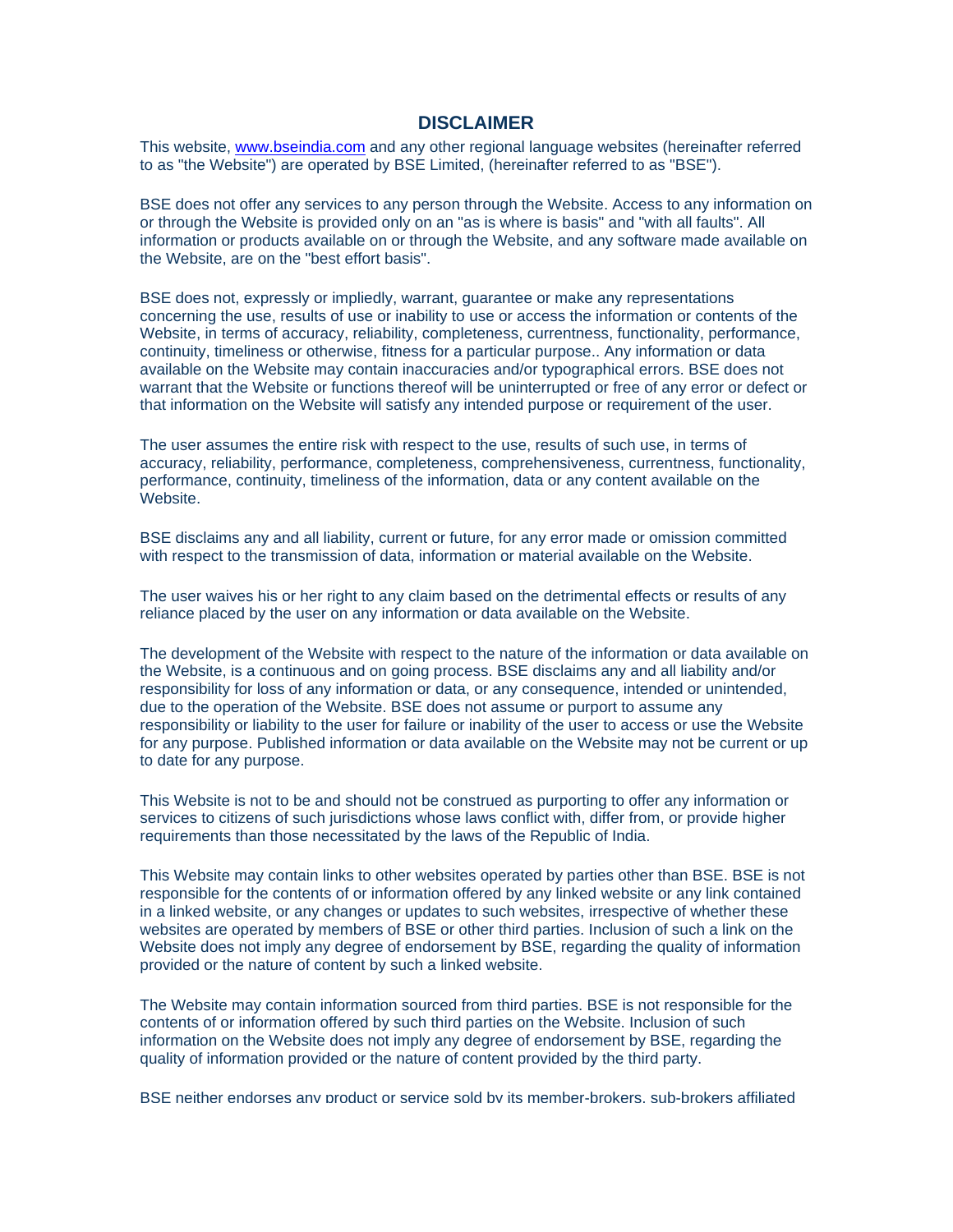with its member brokers, or any other party nor makes any representation or warranty, express or implied, of any kind whatsoever, including but not limited to, warranties or merchantability or fitness for any particular purpose.

BSE does not provide any advice in this regard and shall not be liable to any person who enters into any business relationship with a member-broker/sub-broker, and / or any other party based on any information accessed from the Website or uses such information or is accessing any information for any investment, company affairs, legal, tax or accounting advice or advice regarding the suitability or profitability of a security or investment. Any information on the Website must not be construed as business/investment advice, and the user should exercise due caution and/or seek independent advice before the user enters into any business relationship with any member broker/sub-broker, and /or any other party or enters into any investment or financial obligation based on any information provided on the Website.

Any person who is accessing or has accessed any information or data from the Website acknowledges and agrees that all proprietary rights, statutory or otherwise, in the information received by such person shall remain the exclusive property of BSE. Any reproduction, redistribution or transmission, for consideration or otherwise, of any such information contained in the Website is strictly prohibited and would constitute a breach of the laws of India.

BSE shall not be liable for any claims or losses of any nature, arising directly or indirectly, from the use or application of the data, information or material accessed from the Website. Any change or amendment to this disclaimer, altering any of the provisions set out herein, may be made at the sole discretion of BSE, without notice.

In relation to any legal action or proceedings against BSE in a court of law regarding any matter connected or related to use or access of this Website, such person accessing this Website irrevocably submits to the exclusive jurisdiction of the courts of Mumbai and waives any objection to such proceedings on grounds of venue or on the grounds that the proceedings have been brought in an inconvenient forum. The governing law in such legal proceedings referred to above shall be the laws of the Republic of India.

Nothing contained in the Website or this Disclaimer may be construed to create a privity of contract between the user and BSE.

The contents of this Disclaimer are also applicable to BSE's regional language websites including [marathi.bseindia.com](http://marathi.bseindia.com/) ,[gujarati.bseindia.com](http://gujarati.bseindia.com/) , [hindi.bseindia.com](http://hindi.bseindia.com/) and to any other facilities/tools as 'view only', 'download' or 'executable' offered through the Website that shall be subject to additional specified [Terms and Conditions](http://www.bseindia.com/Terms_condition.asp). BSE will make every effort to keep the Website current and to correct errors brought to the notice of BSE.

**Trademark Notice.** BSE, BSE30, Sensex, BSE 100, BSE 200, BSE 500, BSE IT, BSE FMCG, BSE HC, BSE CG, BSE CD, NATEX, BANKEX, BSEINDIA, BSE.COM, BSEINDIA.COM, BSEWEBX, ITS, MKT WATCH are all trademarks and/or service marks of BSE and all rights accruing from the same, statutory or otherwise, wholly vest with BSE. Any violation of the above would constitute an offence under the laws of India and international treaties governing the same.

BSE, or any of its affiliated companies, does not represent or endorse the accuracy or reliability of any of the advertisements (collectively), i.e. links, downloads, distributions or other information accessed directly or indirectly from host advertisements contained on this website nor the quality of any products, information or other materials displayed, purchased or obtained by any consumer, as a result of an advertisement or any other information or offer in connection with the service or products. The exchange shall not be responsible for any errors or omissions contained within any third party advertisement contained within this website. The exchange expressly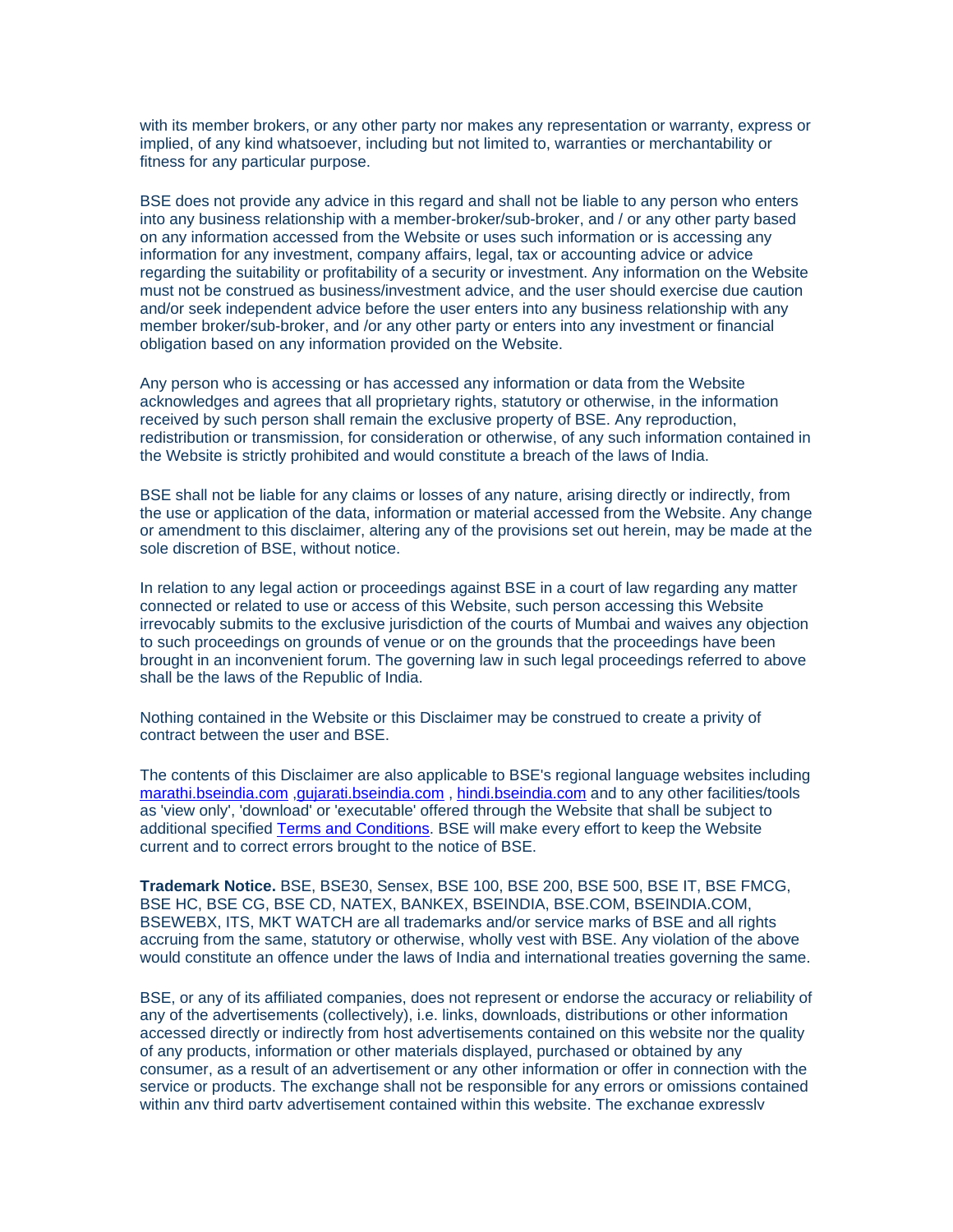clarifies that it is not providing any "co - branding" and is not associated in any way with any of parties that may choose to advertise in this website.

The exchange expressly disclaims any and all warranties, expressed or implied, including without limitation, warranties of merchantability and fitness for a particular purpose, and non-infringement, with respect to the service or any materials and products.

This site may contain links to other web sites operated by third parties ("linked sites"). The exchange neither endorses nor is affiliated with the linked site and is not responsible for any content of any linked site or any link contained in a link site, or any changes or updates to such sites.

In no event shall the exchange be liable for any damages, whatsoever, and in particular, shall not be liable for direct, indirect, consequential, incidental, or punitive damages, or damages of lost profits, loss of revenue, or loss of use, arising out of related to any advertisements on this website, whether such damages arise in contract, negligence, tort, under statute, in equity, at law or otherwise. In particular the exchange shall not be responsible for or liable for any threatening, defamatory, obscene, offensive or illegal content appearing in the advertisements and further shall not be responsible for any infringement of another's rights, including intellectual property rights.

THE BSE LIMITED ("EXCHANGE"), OR ANY OF ITS AFFILIATED COMPANIES, DOES NOT REPRESENT OR ENDORSE THE ACCURACY OR RELIABILITY OF ANY OF THE ADVERTISEMENTS (COLLECTIVELY), I.E. LINKS, DOWNLOADS, DISTRIBUTIONS OR OTHER INFORMATION ACCESSED DIRECTLY OR INDIRECTLY FROM HOST ADVERTISEMENTS CONTAINED ON THIS WEBSITE NOR THE QUALITY OF ANY PRODUCTS, INFORMATION OR OTHER MATERIALS DISPLAYED, PURCHASED OR OBTAINED BY ANY CONSUMER, AS A RESULT OF AN ADVERTISEMENT OR ANY OTHER INFORMATION OR OFFER IN CONNECTION WITH THE SERVICE OR PRODUCTS. THE EXCHANGE SHALL NOT BE RESPONSIBLE FOR ANY ERRORS OR OMISSIONS CONTAINED WITHIN ANY THIRD PARTY ADVERTISEMENT CONTAINED WITHIN THIS WEBSITE. THE EXCHANGE EXPRESSLY CLARIFIES THAT IT IS NOT PROVIDING ANY "CO – BRANDING" AND IS NOT ASSOCIATED IN ANY WAY WITH ANY OF PARTIES THAT MAY CHOOSE TO ADVERTISE IN THIS WEBSITE.

THE EXCHANGE EXPRESSLY DISCLAIMS ANY AND ALL WARRANTIES, EXPRESSED OR IMPLIED, INCLUDING WITHOUT LIMITATION, WARRANTIES OF MERCHANTABILITY AND FITNESS FOR A PARTICULAR PURPOSE, AND NON-INFRINGEMENT, WITH RESPECT TO THE SERVICE OR ANY MATERIALS AND PRODUCTS.

THIS SITE MAY CONTAIN LINKS TO OTHER WEB SITES OPERATED BY THIRD PARTIES ("LINKED SITES"). THE EXCHANGE NEITHER ENDORSES NOR IS AFFILIATED WITH THE LINKED SITE AND ARE NOT RESPONSIBLE FOR ANY CONTENT OF ANY LINKED SITE OR ANY LINK CONTAINED IN A LINK SITE, OR ANY CHANGES OR UPDATES TO SUCH SITES.

IN NO EVENT SHALL THE EXCHANGE BE LIABLE FOR ANY DAMAGES, WHATSOEVER, AND IN PARTICULAR, SHALL NOT BE LIABLE FOR DIRECT, INDIRECT, CONSEQUENTIAL, INCIDENTAL, OR PUNITIVE DAMAGES, OR DAMAGES OF LOST PROFITS, LOSS OF REVENUE, OR LOSS OF USE, ARISING OUT OF RELATED TO ANY ADVERTISEMENTS ON THIS WEBSITE, WHETHER SUCH DAMAGES ARISE IN CONTRACT, NEGLIGENCE, TORT, UNDER STATUTE, IN EQUITY, AT LAW OR OTHERWISE. IN PARTICULAR THE EXCHANGE SHALL NOT BE RESPONSIBLE FOR OR LIABLE FOR ANY THREATENING, DEFAMATORY, OBSCENE, OFFENSIVE OR ILLEGAL CONTENT APPEARING IN THE ADVERTISEMENTS AND FURTHER SHALL NOT BE RESPONSIBLE FOR ANY INFRINGEMENT OF ANOTHER'S